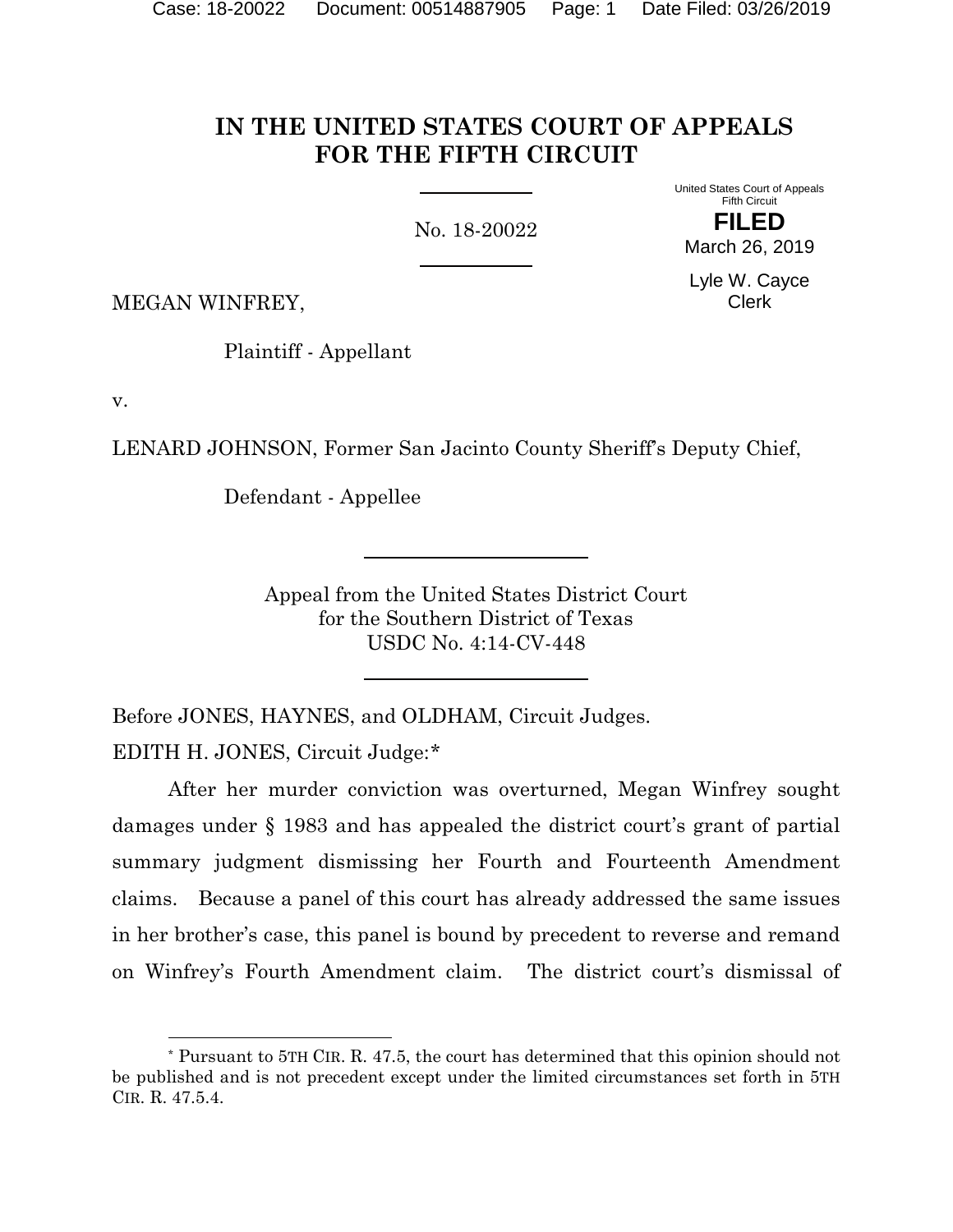Winfrey's Fourteenth Amendment claims was proper, however, and this court declines to address as untimely her arguments concerning her expert witness. Accordingly, the district court's partial summary judgment order is REVERSED in part and AFFIRMED in part, and the case is REMANDED.

# **I. BACKGROUND**

Megan Winfrey ("Megan") was convicted of capital murder but her conviction was overturned on appeal after six years imprisonment. *Winfrey v. Texas*, 393 S.W.3d 763, 774 (Tex. Crim. App. 2013) ("*Winfrey I*"). Lenard Johnson, the Appellant, is a former deputy at the San Jacinto County Sheriff's Office who drafted and signed the arrest warrants for Megan, her father Richard Winfrey, Sr. ("Senior"), and her brother Richard Winfrey, Jr. ("Junior"). He also took witness testimony from David Campbell, a jailhouse informant who implicated the Winfreys in the murder of school janitor Murray Wayne Burr. The facts underlying this appeal need not be repeated as they have been set forth in Junior's case. *See Winfrey v. Rogers*, 901 F.3d 483, 488– 90 (5th Cir. 2018) ("*Winfrey II*").

This appeal arises from the district court's opinion disposing of both siblings' cases. Megan's Fourth Amendment claim is nearly identical to that brought by Junior, with a few factual distinctions. First, while Junior was tried and acquitted after sitting in jail for two years, Megan was convicted by a jury and exonerated by the Texas Court of Criminal Appeals. Second, pertinent to her arrest warrant, deputies collected additional statements about Megan from teachers, including a statement by a teacher that Megan walked up to Burr in the school hallway, put her arm in his, and asked him when he was going to spend some money on her and take her out; a statement that after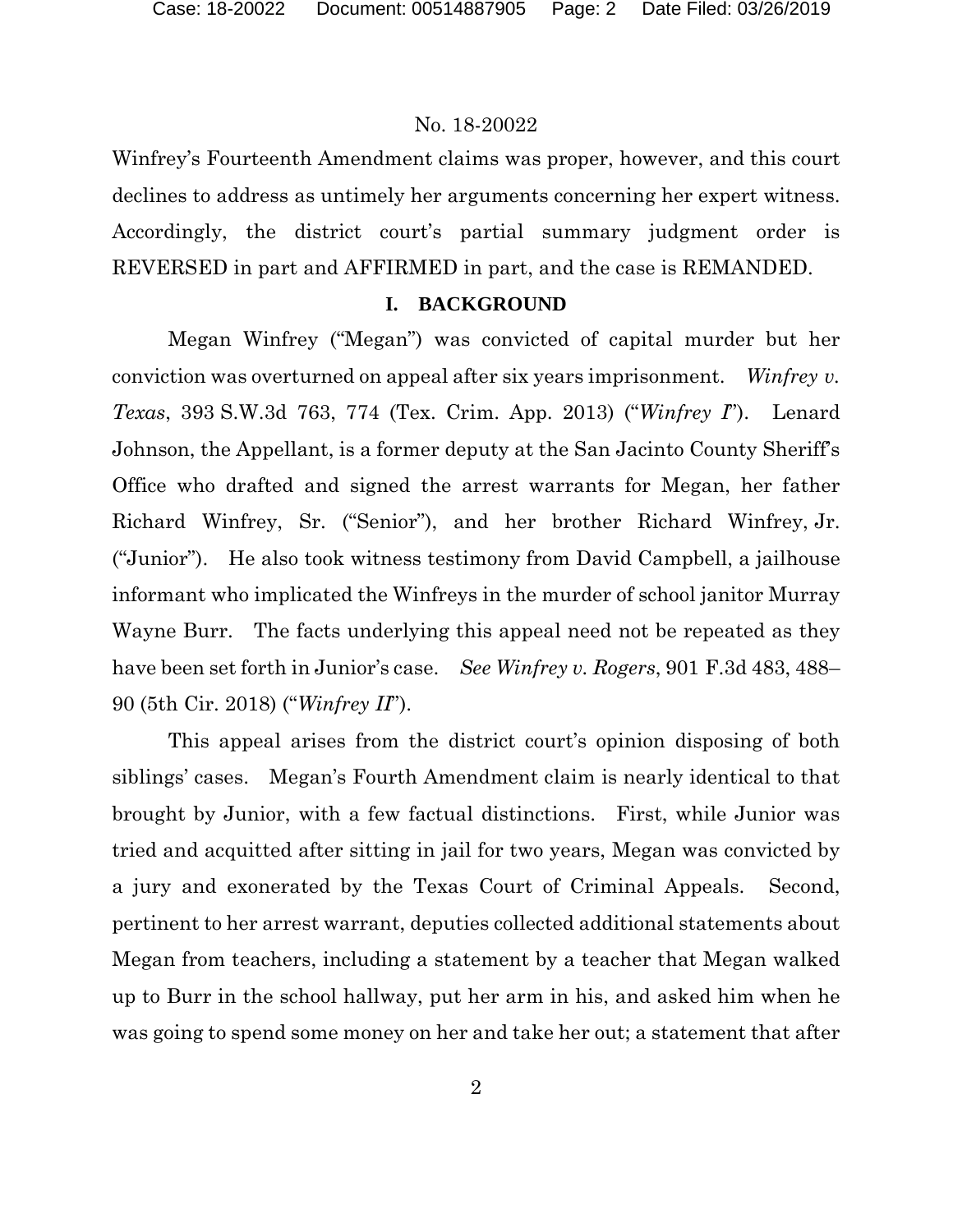a fight with him Megan said she wished someone should "beat the shit" out of Burr; and another teacher's statement that Megan had "assaulted her in some way" and threatened her. Johnson contends these statements add support to his urging of probable cause to arrest her. Third, the arrest warrant mistakenly indicated that the bloodhound drop-trail scent used Junior's scent, when it in fact used the scent of Winfrey's boyfriend Chris Hammond. But there was no such error as to the dogs' alert on Megan's scent.

Winfrey was arrested on or about March 15, 2007 and detained pending trial. She was reindicted for capital murder and conspiracy to commit murder on December 13, 2007, tried in October 2008, convicted on October 9, 2008, and sentenced to life imprisonment. On February 27, 2013, the Texas Court of Criminal Appeals found the evidence legally insufficient to support Winfrey's conviction and rendered a judgment of acquittal for each offense. *Winfrey I*, 393 S.W.3d at 774.

Winfrey filed a § 1983 lawsuit, originally alleging that Johnson, Rogers, San Jacinto County's then-Sheriff Clark, and Pikett violated her constitutional rights by using fabricated evidence in connection with the investigation, arrest and prosecution. She also pursued state law malicious prosecution claims against Johnson, Rogers, and Pikett. After a collection of dismissals, substitutions, settlements, and summary judgments, including dismissals under the Texas Tort Claims Act ("TTCA") or due to immunity, only Johnson remains as a defendant, and the district court granted summary judgment for Johnson on all claims. At a hearing about expert reports, the district court also *sua sponte* decided against allowing one of Winfrey's experts, Dr. Marshall, from testifying.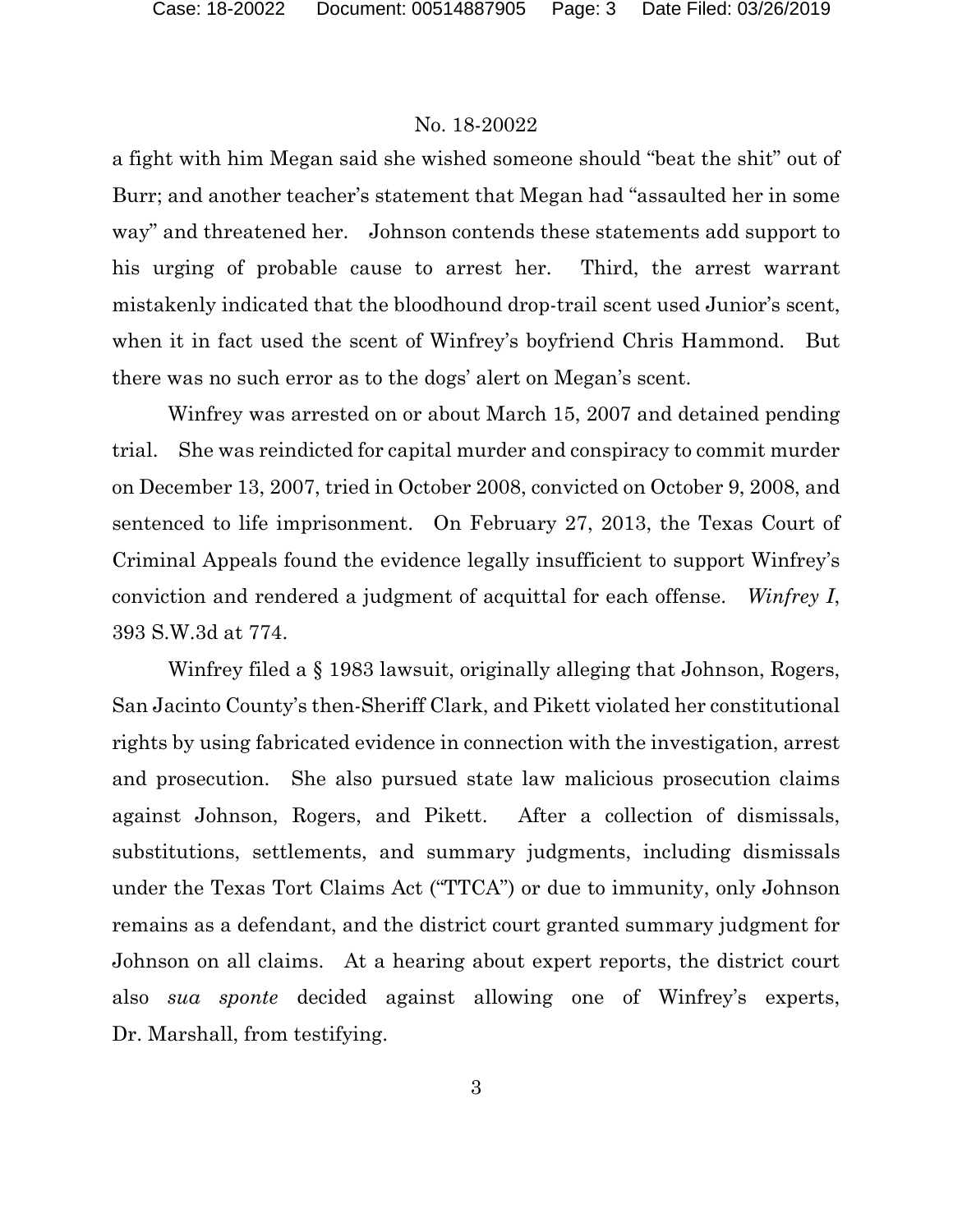Winfrey presents four arguments on appeal. First, she argues that her Fourth Amendment claim that Johnson knowingly or recklessly made false statements in his arrest-warrant affidavit should go to trial. Second, she asserts a Fourteenth Amendment claim of malicious prosecution under procedural due process. Third, she presents a due process claim that Johnson fabricated Campbell's trial testimony, violating her right to a fair trial. Fourth, Winfrey argues that the district court abused its discretion in excluding her damages expert from testifying at trial.

# **II. STANDARD OF REVIEW**

This court reviews the district court's grant of summary judgment *de novo*. *Brewer v. Hayne*, 860 F.3d 819, 822 (5th Cir. 2017). Summary judgment is appropriate when the movant is entitled to judgment as a matter of law and there is no genuine dispute of material fact. *Id.* "To survive summary judgment, the non-movant must supply evidence 'such that a reasonable jury could return a verdict for the nonmoving party.'" *Id.* (quoting *Anderson v. Liberty Lobby, Inc.*, 477 U.S. 242, 248, 106 S. Ct. 2505 (1986)). The court must draw all reasonable inferences in the non-movant's favor and view the evidence in the light most favorable to the non-movant. *Id.*

"A qualified immunity defense alters the usual summary judgment burden of proof . . . Once an official pleads the defense, the burden then shifts to the plaintiff, who must rebut the defense by establishing a genuine fact issue as to whether the official's allegedly wrongful conduct violated clearly established law. The plaintiff bears the burden of negating qualified immunity, but all inferences are drawn in his favor." *Brown v. Callahan*, 623 F.3d 249, 253 (5th Cir. 2010) (quoting *Michalik v. Hermann*, 422 F.3d 252,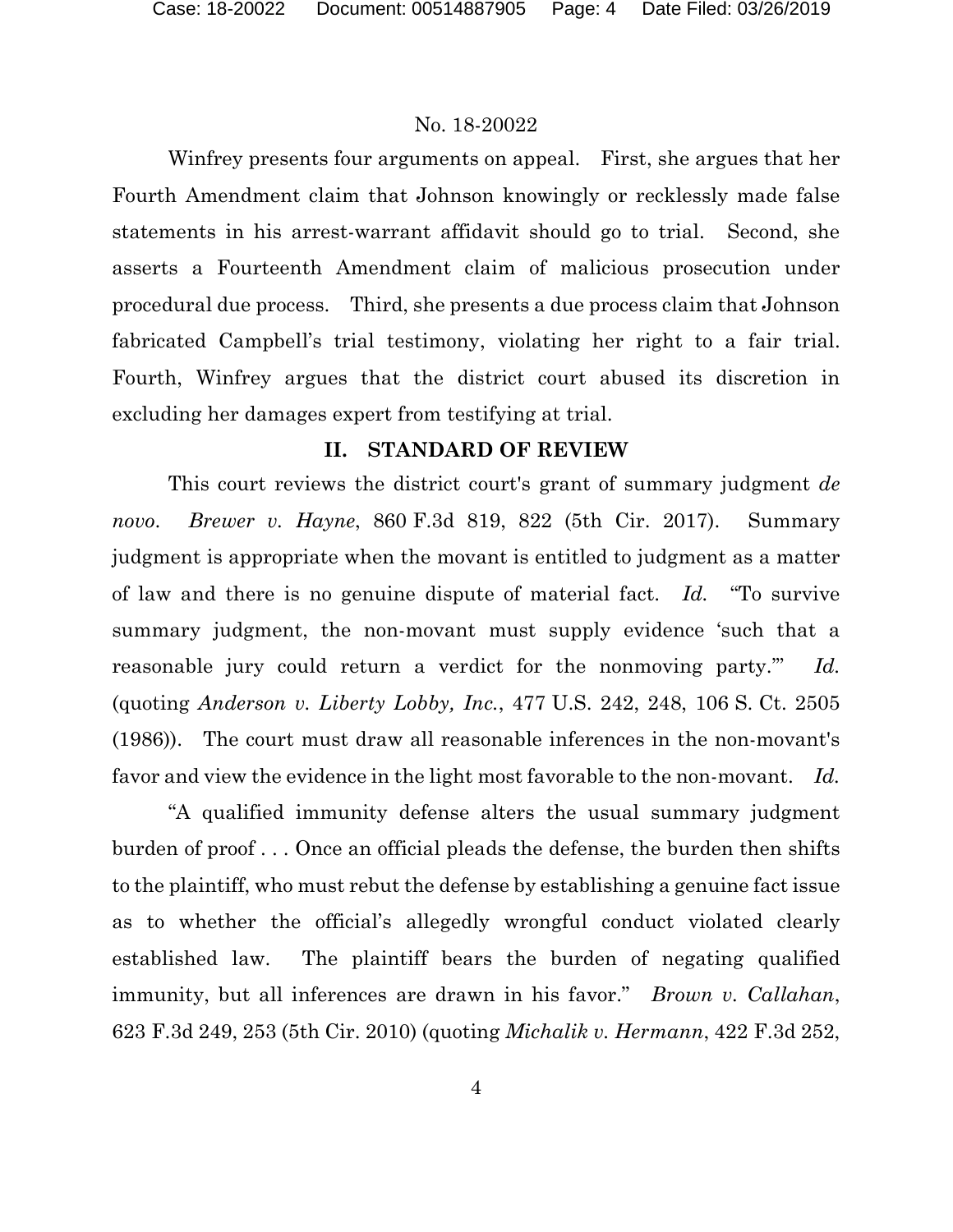262 (5th Cir.2005)). Finally, this court reviews the district court's probablecause determination *de novo*. *United States v. Lopez-Moreno*, 420 F.3d 420, 430 (5th Cir. 2005).

## **III. DISCUSSION**

## **1. Fourth Amendment**

 $\overline{a}$ 

Megan argues that Johnson's conduct violated her Fourth Amendment right to be free from arrest without a good-faith showing of probable cause and his duty not to knowingly, intentionally, or recklessly make false statements in an arrest warrant affidavit. The substance of her claims is that Johnson's arrest-warrant affidavit contained material misstatements and, even if corrected, lacked probable cause. Megan relies on this court's decision in *Winfrey II*.<sup>[1](#page-4-0)</sup> Johnson contends that he is entitled to qualified immunity, Megan never actually pled a Fourth Amendment violation arising from the arrest warrant, the statute of limitations has run on Megan's claim, and independent intermediaries blocked any causal chain running from the arrest warrant to Megan's incarceration.<sup>[2](#page-4-1)</sup>

<span id="page-4-0"></span><sup>1</sup> Because of the timing of their briefs, the parties cite *Winfrey v. Rogers*, 882 F.3d 187 (5th Cir. 2018), but that decision was withdrawn and superseded on denial of rehearing by *Winfrey v. Rogers*, 901 F.3d 483 (5th Cir. 2018). The opinions are identical in substance and outcome except for the analysis of qualified immunity.

<span id="page-4-1"></span><sup>2</sup> Megan's lawsuit is timely. Since the *Winfrey II* panel concluded that Megan's § 1983 claim more closely resembles the tort of malicious prosecution, focused as it is on the wrongful institution of legal process, *see Winfrey II*, 901 F.3d at 492–93, the statute of limitations on that claim did not begin to run until "the prosecution ends in the plaintiff's favor." *Castellano v. Fragozo*, 352 F.3d 939 (5th Cir. 2003) (en banc). In Megan's case, that would be February 27, 2013, the date her conviction was overturned.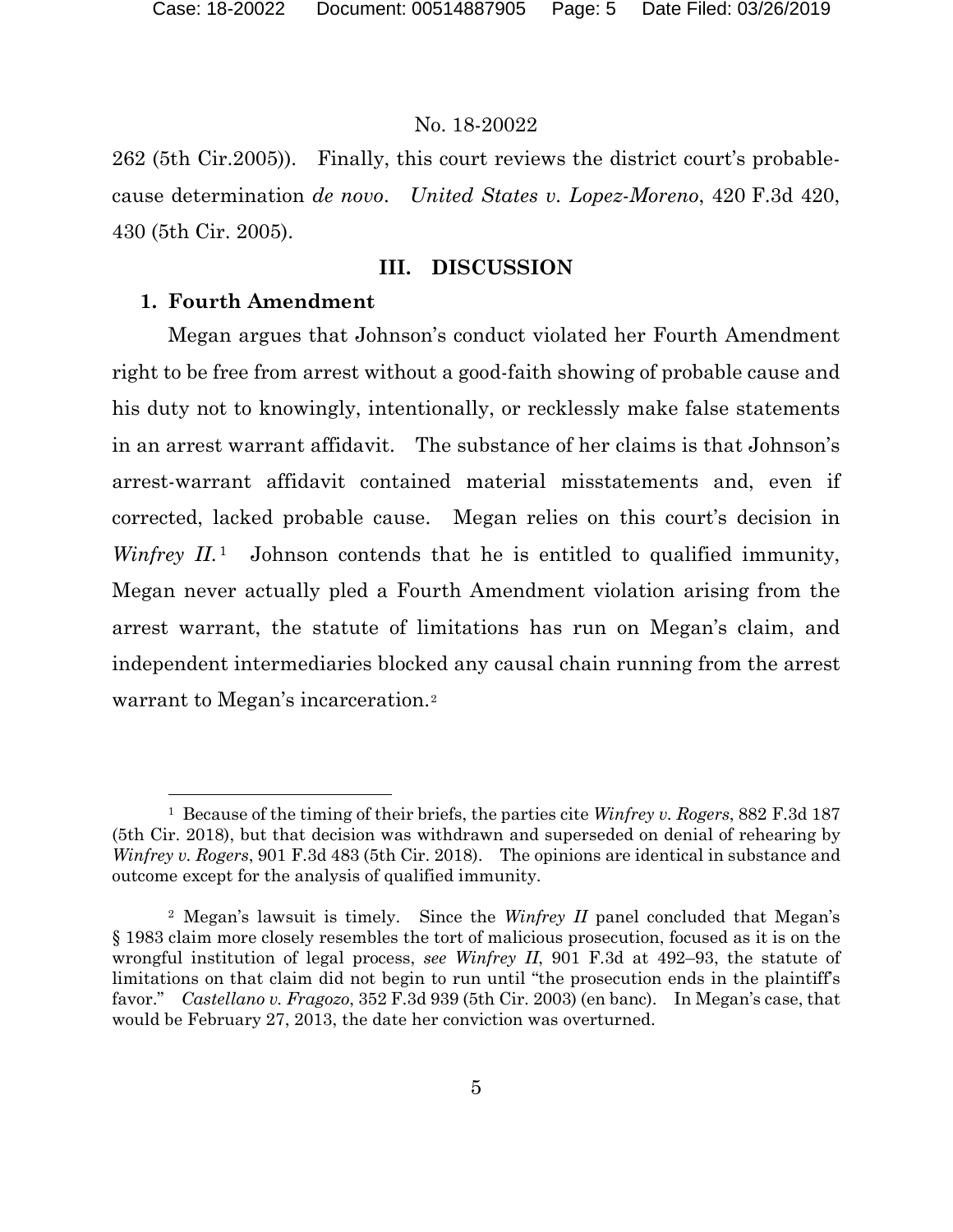$\overline{a}$ 

## No. 18-20022

In *Winfrey II*, the panel analyzed the affidavits for Megan and Senior in making its legal determinations. *Winfrey II*, 901 F.3d at 489 n.1. It held that the affidavits contained material misrepresentations and omissions,[3](#page-5-0) and that a "corrected" affidavit would not have satisfied the probable-cause requirement. *Id.* at 496. Thus, the panel vacated the district court's judgment and remanded for trial "on the factual issue of whether Johnson acted recklessly, knowingly, or intentionally by omitting and misrepresenting material facts in his affidavit when seeking an arrest warrant for Junior." *Id.* at 488. Because the panel in *Winfrey II* rejected most of the same objections Johnson now raises, Johnson is precluded from relitigating these issues. Johnson offers only two new reasons why this panel is not bound by a panel decision interpreting the sufficiency of the same warrant, but those, too, are unavailing.

First, Johnson contends that additional facts here support probable cause as to Megan. He argues that the mistaken drop-trail scent – which identified the scent as Junior's when it was in fact that of Megan's boyfriend – was not a mistake as to Megan. But the irrelevance of this misstatement does not add probable cause against Megan. Additionally, he argues that the warrant affidavit included statements from teachers about Megan, her

<span id="page-5-0"></span><sup>&</sup>lt;sup>3</sup> The court found that "Junior provides evidence that Johnson made false statements in his affidavit by (1) omitting Campbell's statements that were contradicted by the physical evidence; (2) misstating that Pikett's drop-trail from Burr's house to the Winfrey house used Junior's scent, when the drop-trail actually used Hammond's scent; and (3) omitting Campbell's inconsistencies between his statements, that is, between Campbell's first statement—which was related in the affidavit—that said that Megan and Junior helped Senior to murder Burr and Campbell s inconsistent later statement that Senior's cousin was the accomplice." *Winfrey II*, 901 F.3d at 494.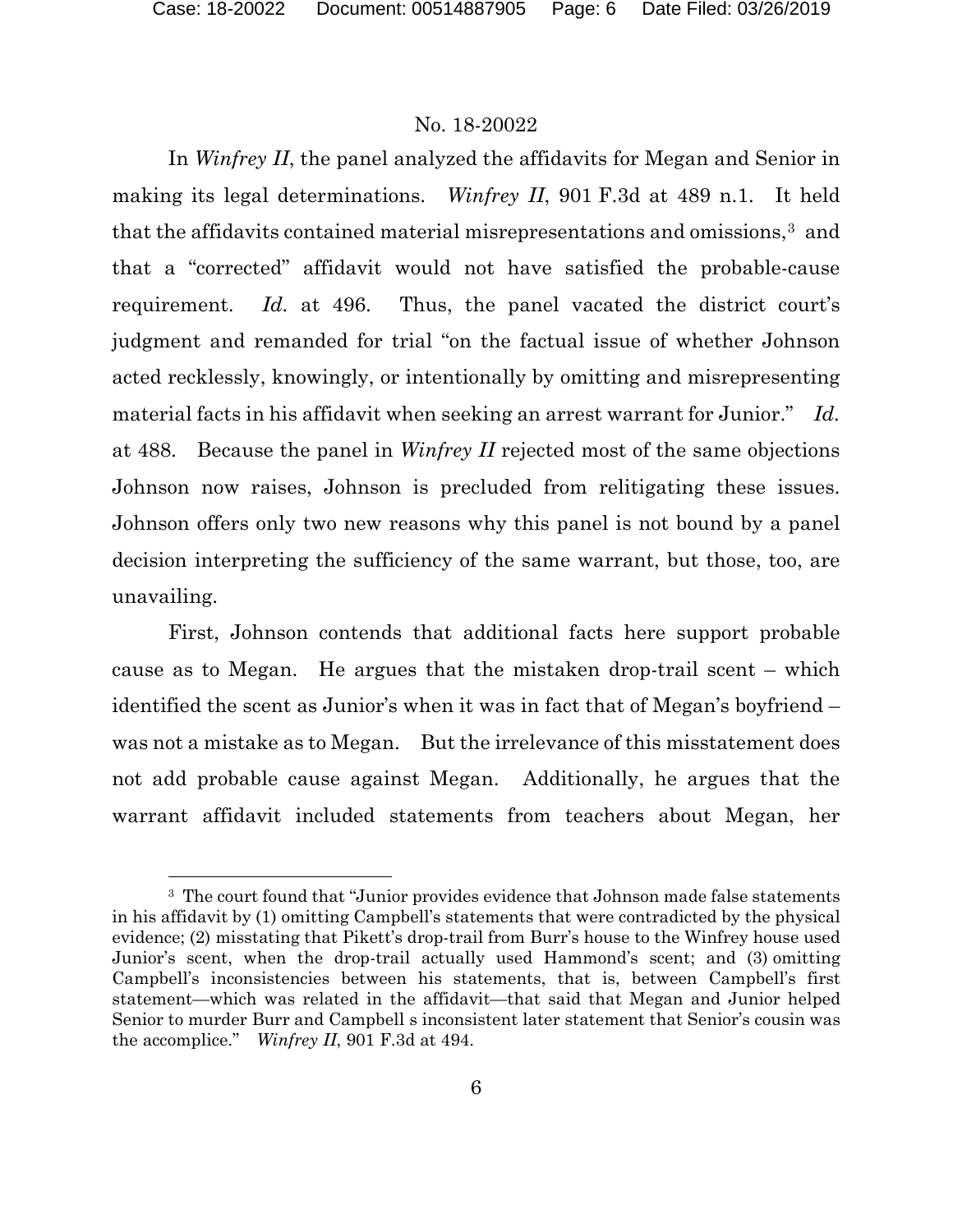relationship with Burr, and a possible propensity for violence. But, as the district court noted, these statements, eyebrow-raising though they might be, do not link Megan to murder. When weighed against the misstatements detailed in fn. 2 above, these factual distinctions do not detract from the *Winfrey II* panel's conclusion that "a reasonable magistrate would not have issued a warrant on the basis of this corrected affidavit, because the addition of the omitted material facts would have dissuaded the judge from issuing the warrant." *Id.* at 496.

Second, Johnson contends that the independent intermediary doctrine applies here because, unlike in *Winfrey II*, and indeed noted by that panel, there was an additional proceeding before a state judge which Johnson argues acted as an independent intermediary. Under the independent-intermediary doctrine, "if facts supporting an arrest are placed before an independent intermediary such as a magistrate or grand jury, the intermediary's decision breaks the chain of causation' for the Fourth Amendment violation." *Jennings v. Patton*, 644 F.3d 297, 300–01 (5th Cir. 2011) (quoting *Cuadra v. Hous. Indep. Sch. Dist.*, 626 F.3d 808, 813 (5th Cir. 2010)). But this doctrine only applies "where all the facts are presented to the grand jury, or other independent intermediary where the malicious motive of the law enforcement officials does not lead them to withhold any relevant information from the independent intermediary." *Cuadra*, 626 F.3d at 813. The panel in *Winfrey II* rejected Johnson's independent-intermediary argument as to the grand jury because it was "unclear" whether Johnson presented all the facts to the grand jury. *Winfrey II*, 901 F.3d at 497.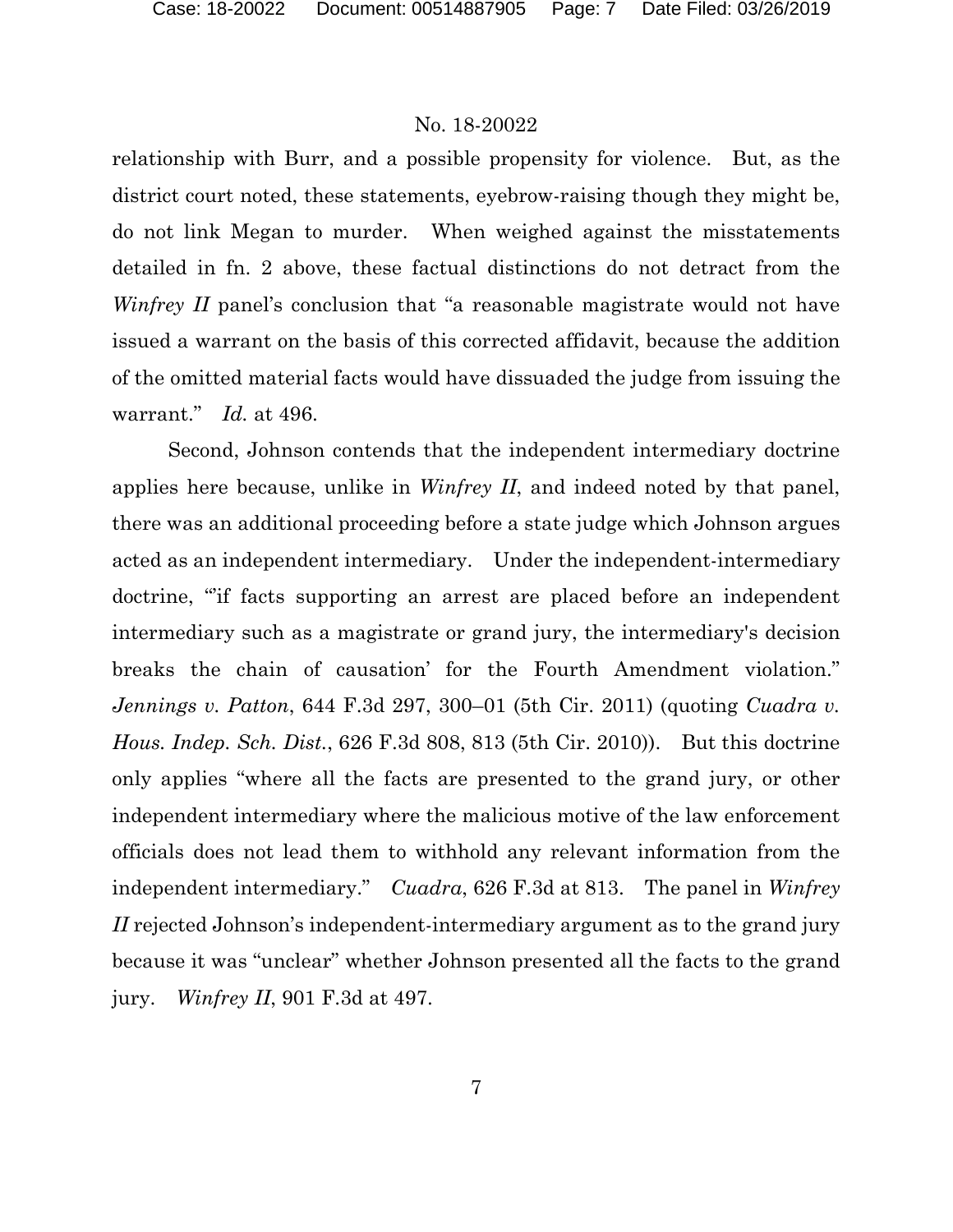Johnson attempts to distinguish *Winfrey II* because here, unlike there, a state judge *also* determined there was probable cause to arrest Megan. That is a fair point because the *Winfrey II* panel itself recognized the distinction and distinguished Junior's case – where "[n]one of these hearings addressed . . . whether there was probable cause to arrest Junior" – from Megan's case, where there was at least one hearing where the judge "determined that there was probable cause to arrest Megan." *Id.* But the exception to the independentintermediary doctrine applies with equal force because, under *Winfrey II*, it is Johnson's burden to prove the omitted material information was presented to the judge. He has not done so. And again, since the panel in *Winfrey II* analyzed the very same affidavit, this court is bound by its rejection of the independent-intermediary doctrine. After *Winfrey II*, we have no leeway to conclude otherwise.

The only remaining question is the extent of Megan's potential damages. Based on *Winfrey II*, the misstatements in Johnson's arrest-warrant affidavit meant it lacked probable cause. The Supreme Court has made clear that pretrial seizures, even if they follow legal process, can violate the Fourth Amendment if the initial seizure occurred without probable cause and nothing later remedied the lack of probable cause. *See Manuel v. City of Joliet*, 137 S. Ct. at 918–19 ("If the complaint is that a form of legal process resulted in pretrial detention unsupported by probable cause, then the right allegedly infringed lies in the Fourth Amendment."). That is the case here – the material misstatements and omissions in the arrest-warrant affidavit led to Winfrey's unlawful arrest and pretrial detainment.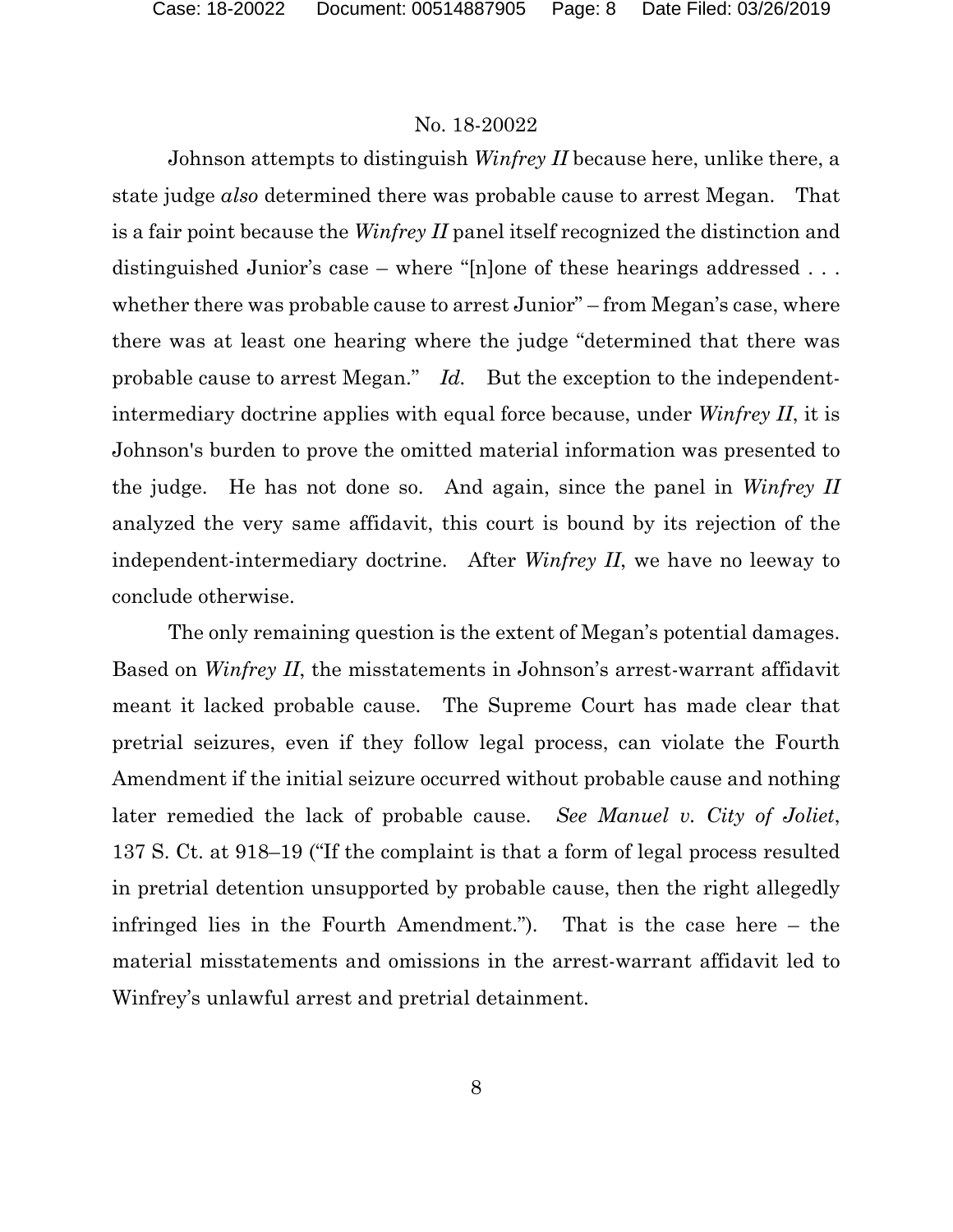But that is not the end of this story, because Megan was reindicted and tried on evidence obtained after further investigation of her case. Megan does not contradict the record evidence that Deputy Johnson's involvement in her investigation ceased following the issuance of the arrest warrant in February 2007, at which point the investigation was taken over by the Texas Rangers and the District Attorney's investigator, James Kirk. The further investigation included follow-up interviews with Campbell and other witnesses. At trial, new and potentially incriminating testimony about an alibi attempt and evidence tampering were offered by her ex-husband Hammond and her boyfriend at the time of the killing, Jason King. *See Winfrey I*, 393 S.W.3d at 766. Consequently, at the time of reindictment, the initial lack of probable cause ceased being the cause of Winfrey's detention and damages ceased accruing from Johnson's Fourth Amendment violation.

Additionally, although the Texas Court of Criminal Appeals ultimately reversed Winfrey's conviction, that court's painstaking review of the totality of the circumstantial evidence underlying her conviction undermines Megan's argument that the initial lack of probable cause supporting her arrest persisted through reindictment, trial, and incarceration, and continued to taint the case against her. In concluding that the evidence was insufficient to prove Megan's guilt beyond a reasonable doubt, the court nowhere suggested that there was no probable cause to indict or try her for murder. In fact, the majority found that the evidence did indeed raise a suspicion of her guilt. The court's analysis further supports the conclusion that the initial lack of probable cause ceased with Megan's reindictment and so did the damages.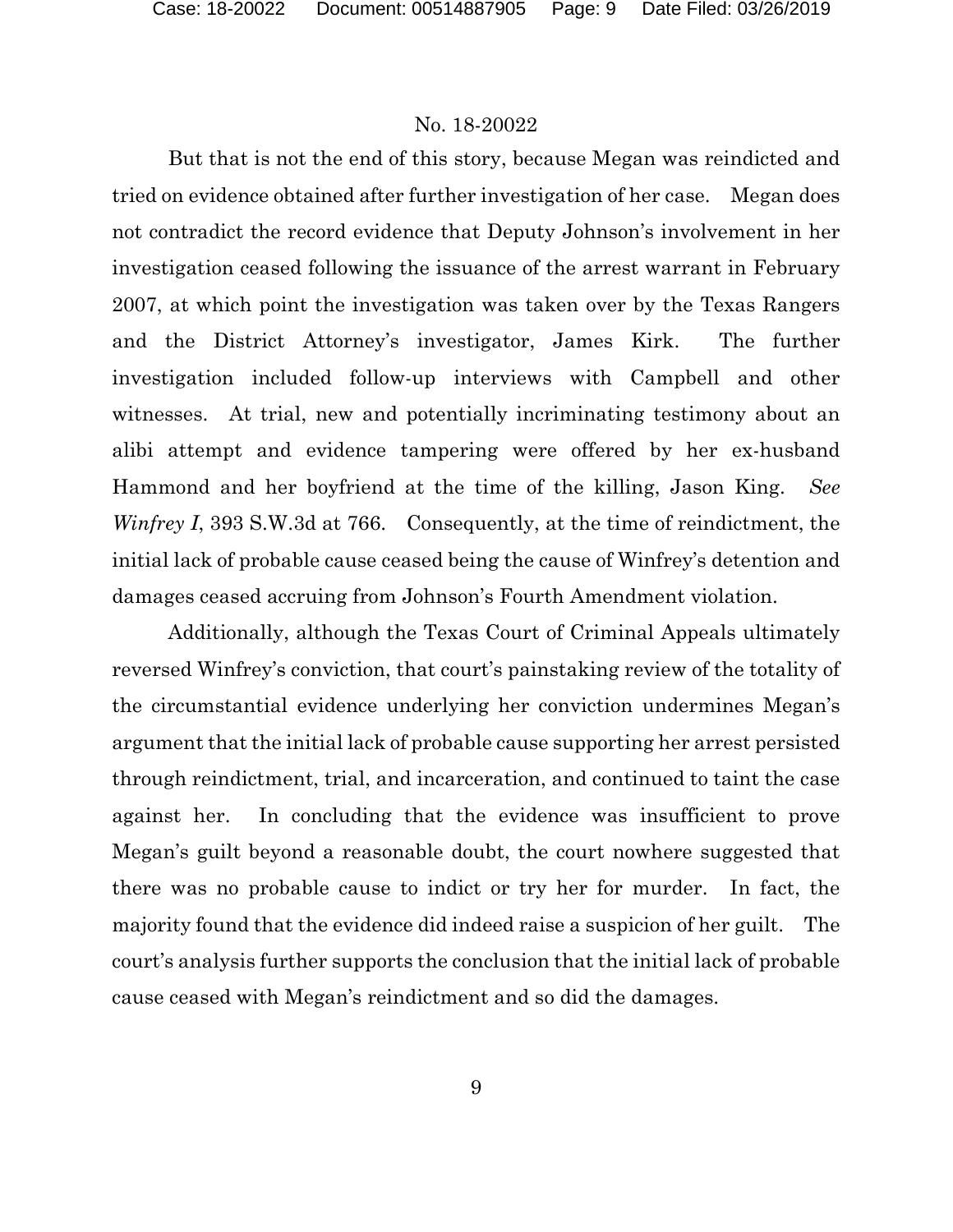## **2. Fourteenth Amendment**

In addition to her Fourth Amendment claims, Megan presses two claims under the Fourteenth Amendment: a malicious prosecution claim and a claim resulting from the Johnson's alleged use of fabricated evidence at trial. The malicious prosecution argument fails because Megan has failed to show that Johnson violated clearly established law. The fabrication of evidence argument fails because no reasonable jury could conclude on the facts before us that Johnson fabricated evidence.

## **a. Malicious Prosecution**

Megan argues that because her liberty was constrained beyond her initial arrest, and because Texas law provides an insufficient state tort law remedy, she may press a § 1983 federal malicious prosecution claim under procedural due process. She acknowledges, however, that the Supreme Court did not approve a substantive due process claim arising from malicious prosecution, *Albright v. Oliver*, 510 U.S. 266, 114 S. Ct. 807 (1994), and no subsequent decision of that Court or this court has rendered such a claim cognizable, much less "clearly established." *See, e.g.*, *Castellano v. Fragozo,*  352 F.3d 939 (5th Cir. 2003) (en banc). Even if this court accepted Megan's invitation to break new legal ground, which we do not, Johnson would be entitled to qualified immunity. The district court's dismissal of the malicious prosecution claim was correct.

## **b. Fabrication of Evidence**

Megan's second Fourteenth Amendment claim concerns Johnson's interaction with jailhouse informant David Campbell. Megan contends that a reasonable jury could decide Johnson fabricated Campbell's testimony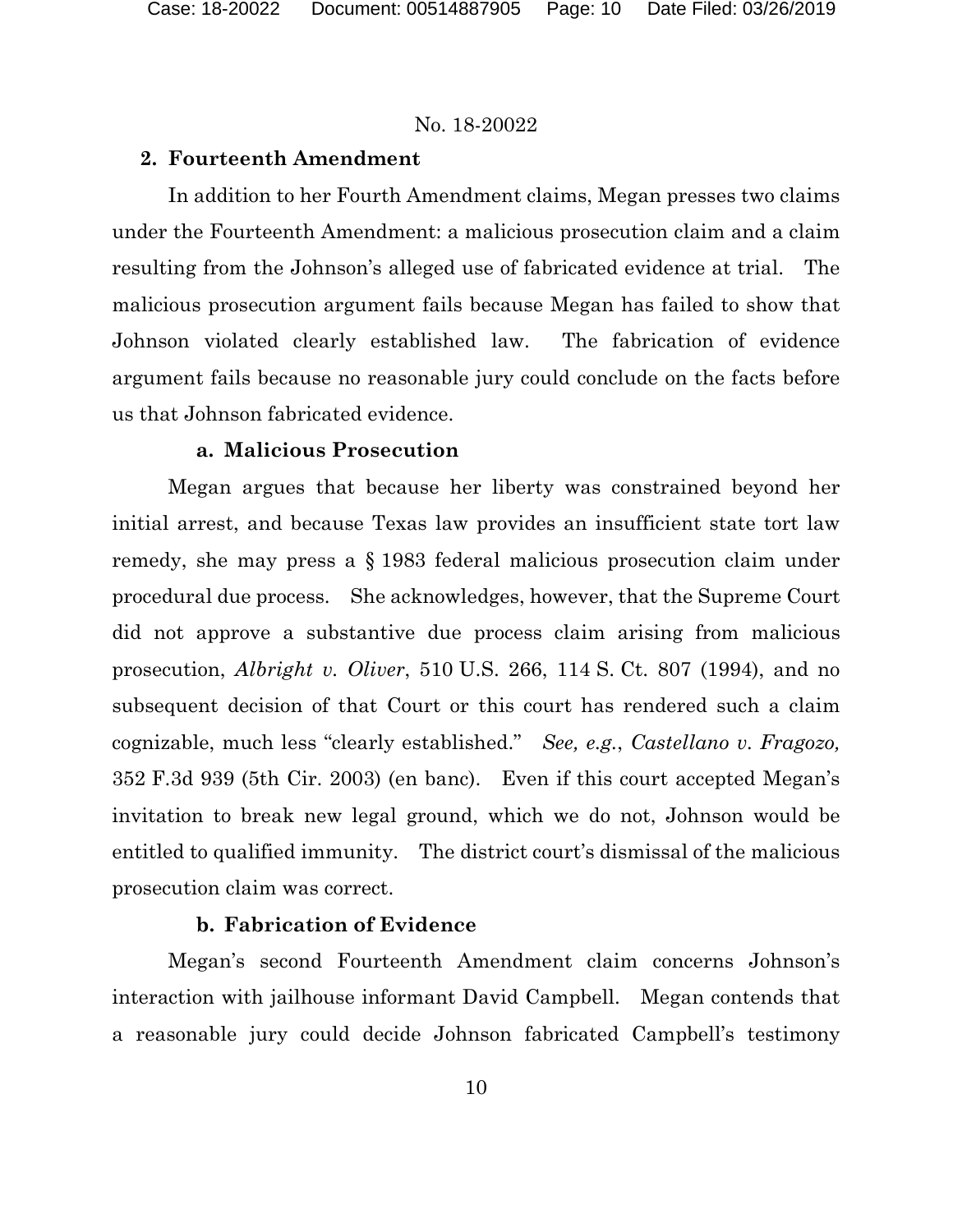because Campbell's pre-arrest interviews yielded conflicting facts at odds with the forensic evidence; Campbell himself believed that Johnson was trying to "stage" something against Megan; and Campbell testified to his suspicions at trial. These facts do not support a claim of fabricated evidence.

All of the Supreme Court and other cases on which Megan relies deal with manufactured evidence or perjured witnesses. In *Mooney*, for example, the court found a due process violation where there was a "deliberate deception of court and jury by the presentation of testimony known to be perjured" by *prosecutors*. *Mooney v. Holohan*, 294 U.S. 103, 112, 55 S. Ct. 340, 342 (1935); *see also Pyle v. Kansas*, 317 U.S. 213, 63 S. Ct. 177 (1942). *Brown v. Mississippi*, 297 U.S. 278, 286, 56 S. Ct. 461, 465 (1936) involved the coercion of confessions by use of physical violence. *Napue v. People of State of Ill.*, 360 U.S. 264, 270, 79 S. Ct. 1173, 1177 (1959) involved the use of false testimony by a witness to curry favor with a prosecutor who might provide favors to the witness. In *Miller v. Pate*, 386 U.S. 1, 6, 87 S. Ct. 785, 788 (1967), "[t]he prosecution deliberately misrepresented the truth" by "consistent and repeated misrepresentation" that shorts stained with paint were actually stained with blood. The lone precedential Fifth Circuit case Megan cites, *Boyd v. Driver*, 579 F.3d 515 (5th Cir. 2009) (per curiam), involved the claim that prison employees gave perjured testimony at a criminal trial and destroyed and tampered with video evidence. These cases all involve a motivated person who undertook to create or destroy evidence presented at trial in support of convictions.

The facts of this case are quite different. Johnson took statements from Campbell on two occasions before he swore out the warrant affidavit. Megan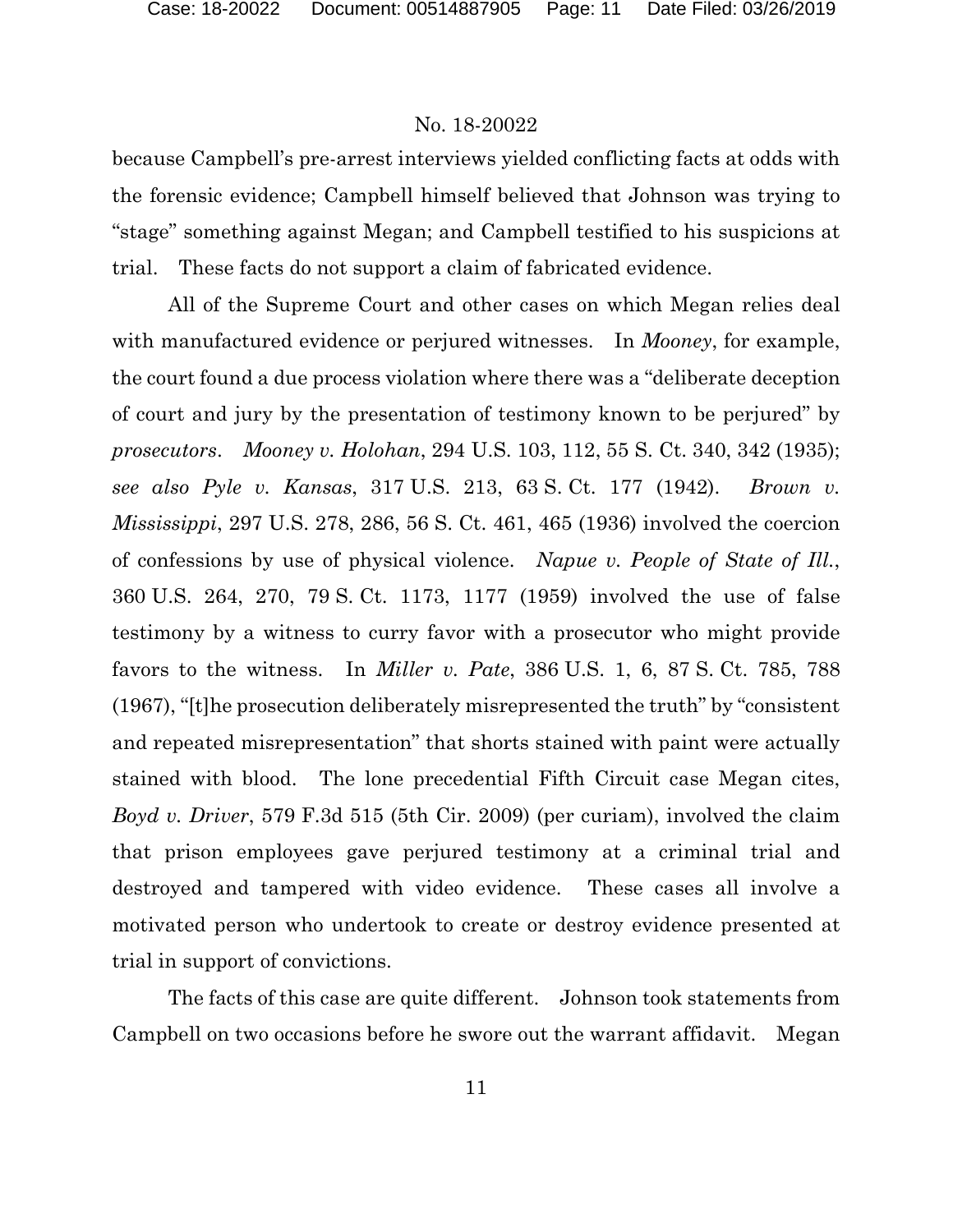has no basis for asserting that Johnson had any involvement in Campbell's testimony at trial; his connection to the case terminated with her arrest and Johnson did not even testify at her trial. The prosecutors alone were responsible for Campbell's trial testimony. Moreover, Campbell testified according to his own free will, never admitted any falsehoods in his trial testimony, and indeed truthfully related his own misgivings about any improper influence Johnson may have been asserting. Thus, Megan offers no evidence that Johnson inappropriately influenced Campbell's testimony. According to Megan, the most damning piece of evidence is Campbell's suggestion that Johnson was "trying to make a story," but this opinion criticizes Johnson's conduct *prior* to the arrest, in Johnson's first interview with Campbell, and there is no indication that Johnson *influenced* Campbell's later testimony at trial. Additionally, the mere fact that Campbell presented one of the two versions that he had previously related regarding Senior's story – that Megan and Junior, not the cousins, were present with Senior in the house when Burr was murdered – would not allow a reasonable jury to conclude that Johnson fabricated Campbell's testimony. There is thus no genuine issue of material fact supporting Johnson's fabrication of evidence.

# **3. Exclusion of Damages Expert**

Winfrey's final claim is that the district court abused its discretion by *sua sponte* excluding her damages expert in violation of the Federal Rules of Evidence. Johnson asserts that because none of the orders from which Megan has appealed involved the expert, and since this case did not go to trial, the district court's statements were merely an "interlocutory statement of opinion." This court is inclined to agree. Megan's arguments are largely a